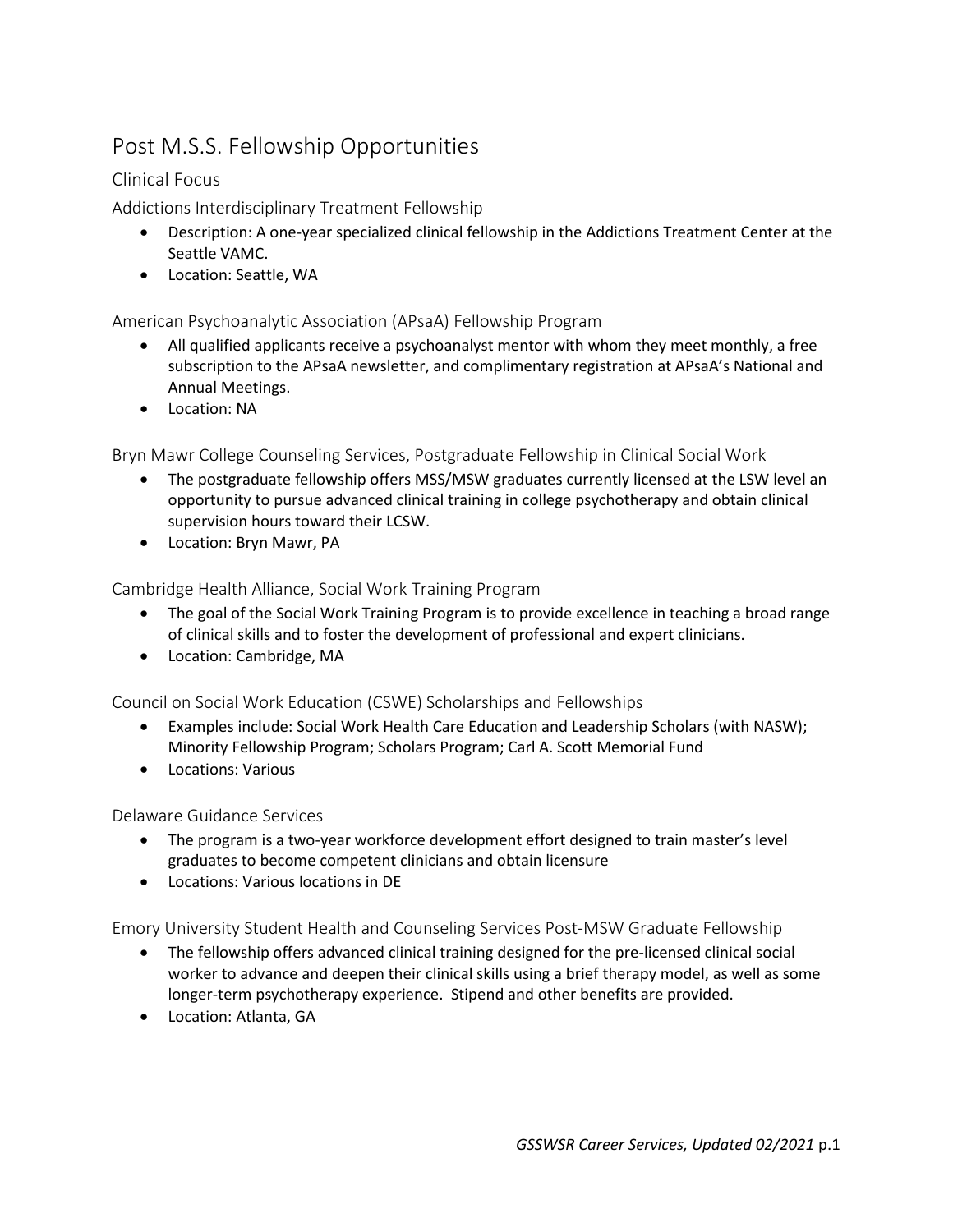Harvard Vanguard Medical Associates, Atrius Health Behavioral Health Fellowship Program

- This program is intended for social workers who have completed a master's degree and will obtain their LCSW prior to treating patients. Provides in-depth training in time-effective therapy within integrative primary and multiple-specialty medical group setting.
- Location: Boston, MA

Institute for Justice Research and Development, Clinical Practice track

- Description: The primary focus of this track is the development of generalist clinical skills to prepare fellows for intervention work with criminal justice involved populations. This is a fulltime, 36 month paid fellowship.
- Location: Tallahassee, FL

## Kip LGBTQ Fellowship Program

- Description: Fellows gain advanced clinical expertise in working with LGBTQ people. Participation in the fellowship fully meets New York State requirements for clinical licensure in social work. Program duration is two years at approximately 25 hours per week. Includes yearly stipend, benefits, and supervision.
- Location: New York, NY

## Kip Pathway to Licensure Program

- Description: Provides recent graduates the opportunity to engage in intensive clinical work, receive individual and group supervision, and gain exposure to a broad array of client populations. Candidates are paid on a part-time basis. Hours meet New York State requirements for clinical licensure.
- Location: New York, NY

#### Mayo Clinic, School of Health Sciences, Social Work Fellowship

- Description: Mayo Clinic School of Health Sciences (MCSHS) at Mayo Clinic's campus in Jacksonville, Florida, offers a 24-month full-time Social Work Fellowship program. The fellowship program will include 3-6 months of clinical rotations in Transplant, Cancer Center, Transplant Inpatient, Palliative, Neuroscience, Advance Care Planning, Research and other clinical areas.
- Location: Jacksonville, FL

#### Menninger Inpatient Adult Specialty Fellowship Program

- Description: Fellows participate as members of interdisciplinary teams and work directly with patients and families, conduct group, individual, and family therapy sessions, and are involved in advanced case management. Duration is one-year with possibility of extending for a second, advanced year. Stipend, benefits, supervision, and training are included.
- Location: Houston, TX

North Carolina State Counseling Center, Post-Master's Fellowship

• Description: One- to two-year, full-time fellowship designed to prepare individuals for a staff position in a university counseling setting, with particular emphasis on social workers wishing to work as part of a multi-disciplinary team. Meets partial requirements of North Carolina state licensure.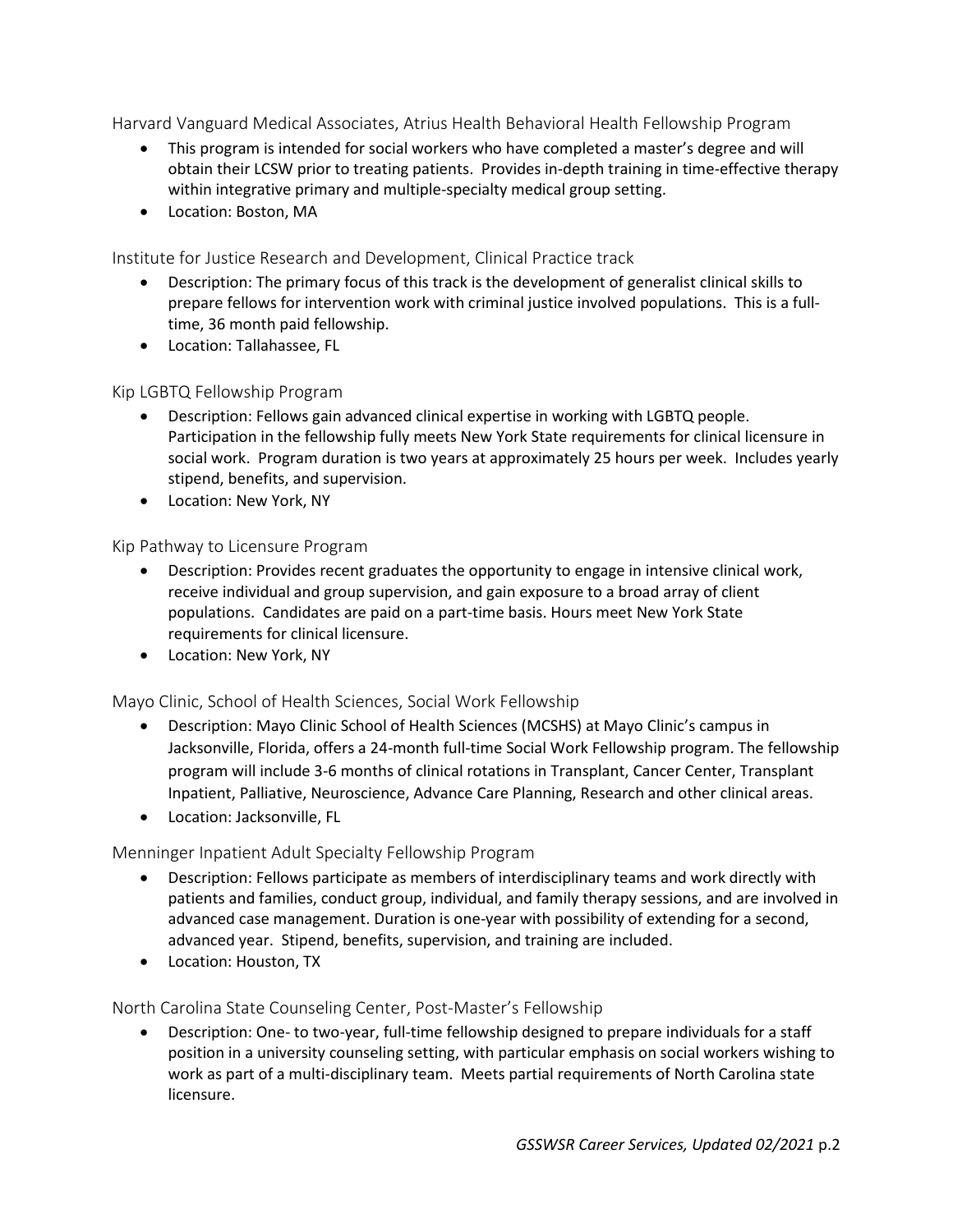• Location: Raleigh, NC

Ohio State University Clinical Fellowship

- Description: The 12-month program provides fellows with supervised clinical practice opportunities to refine clinical skills. Supervision, training, stipend, and benefits provided.
- Location: Columbus, OH

#### Post-Master of Social Work Fellowship, University of Michigan

- Highlights of the program include: one-year fellowship with the possibility for renewal of the second year; work includes individual, group, crisis counseling, outreach work, and weekly seminars; individual supervision of MSW intern in the second year. Stipend and benefits are provided.
- Location: Ann Arbor, MI

#### Swarthmore College, Post-Master's Clinical Fellowship

- Description: Visit Swarthmore's Counseling and Psychological Services webpage for updates.
- Location: Swarthmore, PA

#### UC Berkeley, Post-MSW Fellowship in Clinical Social Work

- Description: Two-year program grounded in core principles of ethical and social justice oriented clinical social work practice in a mental health setting utilizing an integrative model of therapeutic and community-based interventions at the individual, small group, and campus levels. Training, supervision, salary, and benefits are offered.
- Location: Berkeley, CA

#### University of Colorado, Boulder Clinical Fellowship

- Description: Fellowships are for candidates who have completed a master's degree in Social Work and who need supervised clinical experience to obtain licensure. Positions provide clinical services including walk-in, intake, individual and group psychotherapy, behavioral health interventions, and crisis intervention. Duration is two-years and training, supervision, salary, and benefits are included.
- Location: Boulder, CO

University of Minnesota Medical Center, Palliative Care Social Work Fellowship Program

- Description: The fellowship is a training program that is part of a set of comprehensive palliative care clinical services and interdisciplinary professional training services. Must be licensed to practice social work in the state of Minnesota to be eligible. Fellowship is full-time, 12 months, with stipend, benefits, and supervision.
- Location: Various locations in MN

University of North Carolina, Counseling and Psychological Services, Post-MSW Fellowship

• Description: The overall goal of the training program is to help fellows develop into professional clinical social workers who can think about, and integrate into their practice, the values and qualities that we have found to be essential to the field of clinical social work. Fellows will have the opportunity to provide individual therapy, group therapy, crisis intervention and referral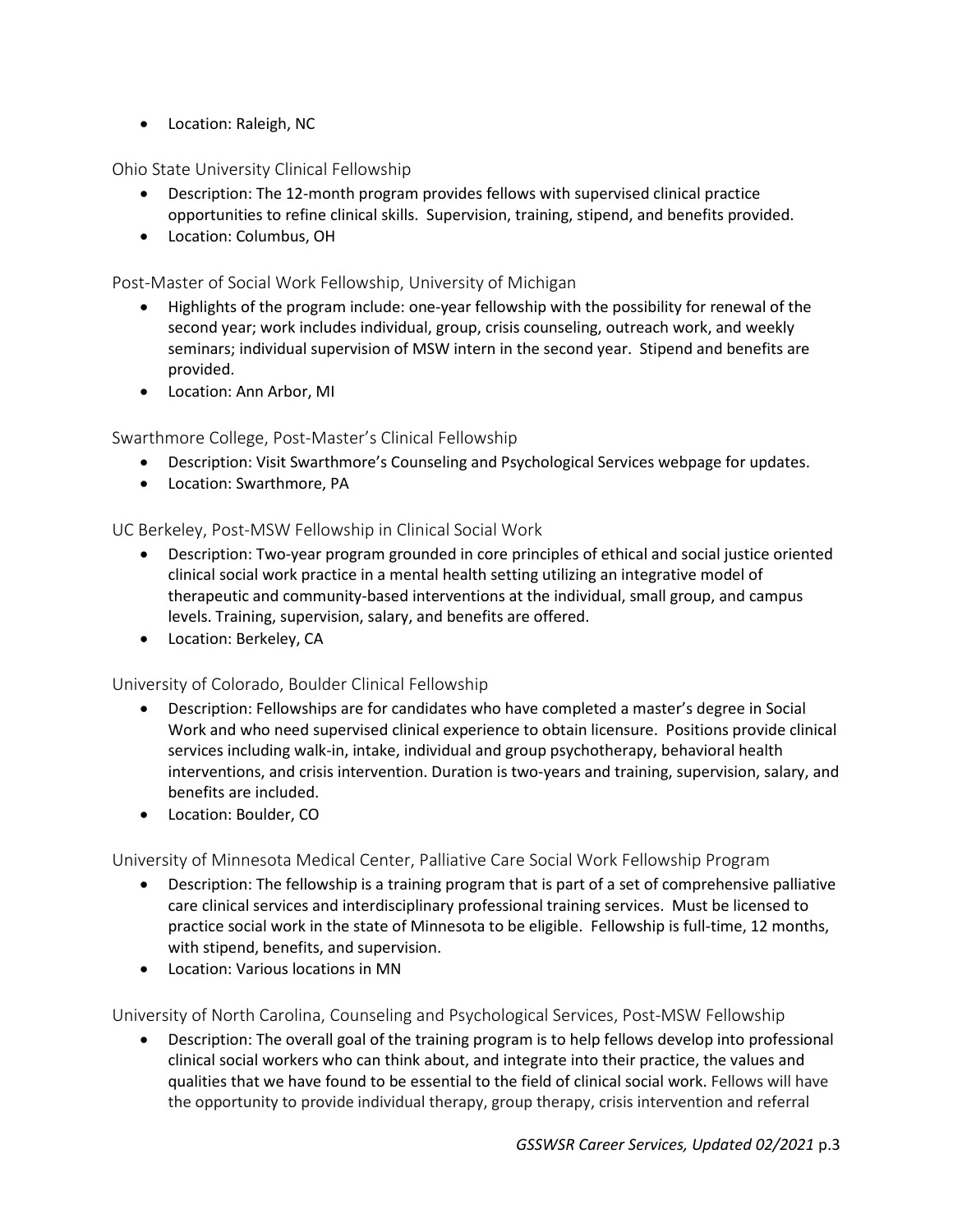supply for college students. Fellowship duration is one- to two-years, full-time. Stipend, benefits, and supervision are included. Appointment is conditional on obtaining licensure in North Carolina.

• Location: Chapel Hill, NC

U.S. Department of Veterans Affairs, Interprofessional Fellowship in Psychosocial Rehabilitation and Recovery Oriented Services

- Description: The program is a state-of-the-art clinical training program that focuses on the theory and practice of psychosocial rehabilitation and recovery. Duration is one year and is fulltime. Fellows receive a stipend, are eligible for benefits, and receive supervision and training opportunities.
- Locations: Various locations in AR, CA, CT, MA, and NC

Yale Child-Study Center, Post-MSW Graduate Training Center Fellowship

- Description: The Post-MSW Fellowship is a two-year training program providing advanced training for social workers who want to provide excellent clinical interventions with children, youth, and families, and become leaders in the field of clinical social work. Stipend, benefits, and supervision are included.
- Location: New Have, CT

Yale School of Medicine, Postgraduate Fellowship in Social Work

- Description: Fellowships are offered in the following areas: adult psychiatry, acute psychiatric services, and adolescent based services. Duration is 10 months to one year and program includes a stipend, medical insurance, and supervision.
- Location: New Haven, CT

## Community Practice, Policy, and Advocacy Focus

American Research Institute in Turkey Fellowship Programs (ARIT)

- ARIT supports and administers programs of fellowships for scholarly research and language study in Turkey.
- Location: International

#### American Voices Project, Research Fellowships

- The American Voices Project relies on immersive interviews to deliver an unusually comprehensive portrait of American life. The objective: To build 21<sup>st</sup>-century policy that's truly of the people, by the people, for the people.
- Location: Various

The Bridge Fellowship, TNTP

- TNTP's fellowship "bridges" disciplines to harness innovative ideas from many sectors. The next Bridge Fellows (2019-2020) will develop new approaches to helping more students of color thrive in school – and in life. Salary, benefits, and training provided.
- Location: Various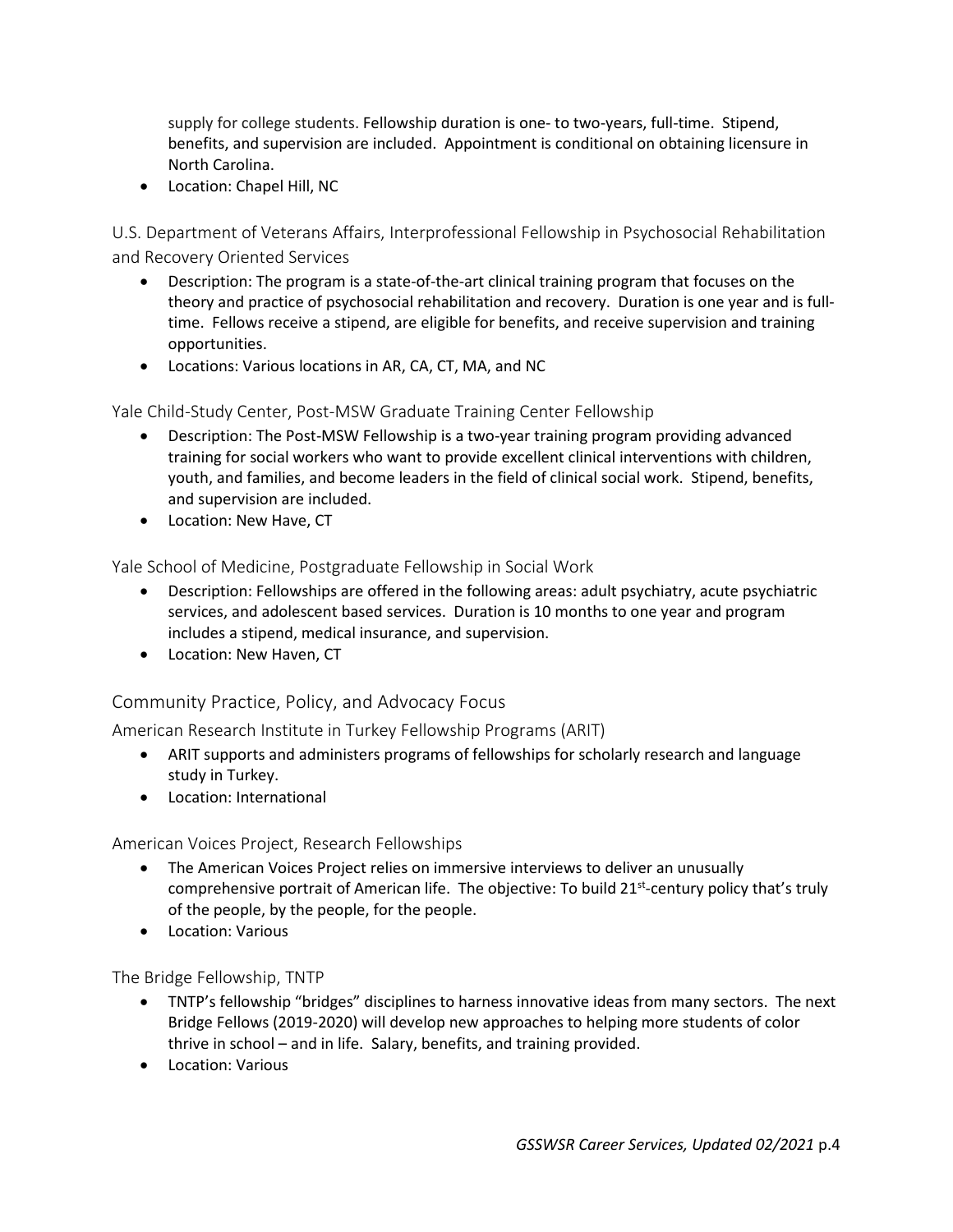Center for Education Policy Research at Harvard, Strategic Data Project

- The fellowship is a two-year program that strengthens the capacity of education agencies to use data for improvement. Salary and benefits provided.
- Location: Cambridge, MA

City of Philadelphia Mayor's Food Policy Fellowship

- The fellowship offers an opportunity for undergraduate and graduate-level students to learn about and contribute to the City's work combating hunger. The fellowship is unpaid and takes place during the spring months.
- Location: Philadelphia, PA

Center on Budget and Policy Priorities, State Policy Fellowship Program

- Description: Working in independent, highly respected policy organizations located across the country, fellows analyze the impact of state budget and tax policy choices on low-income residents and promote positive reforms. Salary and benefits included.
- Location: Washington, DC and various

## Congressional Hispanic Caucus Institute

- Description: Paid, nine-month fellowship designed for exceptional emerging Latinx leaders who want to immerse themselves in a specific public policy area such as k-12 education, health, housing, law, or energy.
- Location: Washington, DC

Council on Social Work Education (CSWE) Scholarships and Fellowships

- Examples include: Social Work Health Care Education and Leadership Scholars (with NASW); Minority Fellowship Program; Scholars Program; Carl A. Scott Memorial Fund
- Locations: Various

#### Health and Aging Policy Fellows

- Description: Provides opportunity for professionals in health and aging to gain the experience and skills necessary to make a positive contribution to the development and implementation of health policies that affect older Americans. Awards up to 15 fellowships annually for individuals to advance their careers in gerontology.
- Location: Washington, DC (residential track) or non-residential tracks for individual placement

#### Humanity in Action

- Description: This one-year fellowship brings together international groups of university students and recent graduates to explore national histories of discrimination and resistance, as well as examples of issues affecting different minority groups today.
- Location: Amsterdam, Atlanta, Berlin, Copenhagen, Sarajevo, and Warsaw

#### Institute for Justice Research and Development, Research track

- Description: The primary focus of this track is to develop social work administration, leadership, and research skills. This is a full-time, 36 month paid fellowship.
- Location: Tallahassee, FL